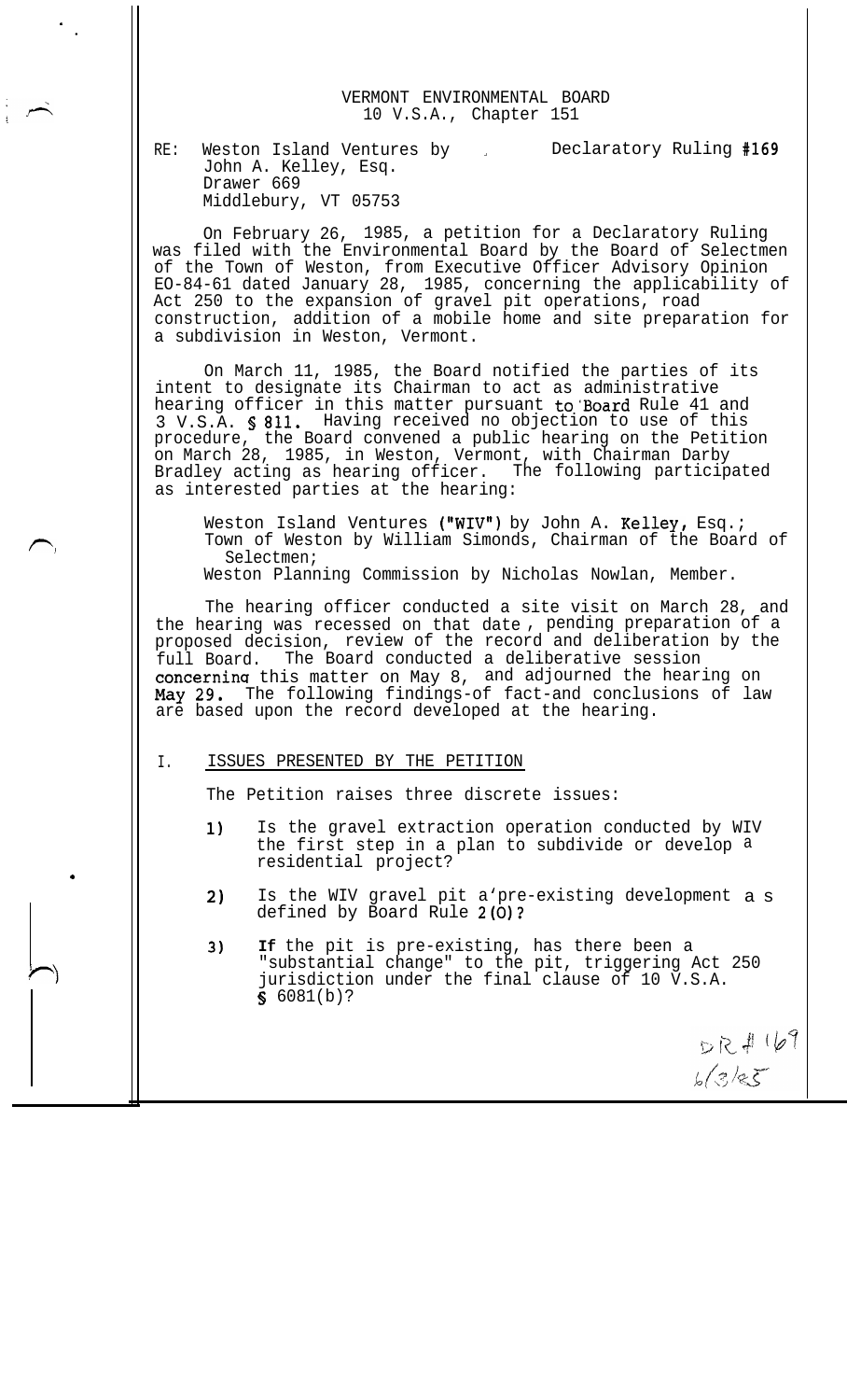## II. FINDINGS OF FACT

.

 $\Box$ 

- 1. In October, 1983, WIV purchased the 150 acre "Woodcock Property," all but six acres of which lies directly north of the Weston-Londonderry town line. Route 100 forms a portion of the westerly boundary of the tract but swings in an easterly direction, dividing the parcel into two pieces. The West River forms the easterly boundary of the northern piece of the tract and then, after passing under Route 100, the River travels a snake-like path through the middle of the southern piece. The northern tract consists of approximately 20 acres while the southern piece consists of 124 acres (plus a six acre portion at the extreme south end of the tract which lies in Londonderry). Exhibit #l.
- 2. Three distinct pit areas are located on the Woodcock Property: the "Cemetery Pit" located in the eastern portion of the southerly tract, the "Orchard Pit" located adjacent to Route 100 on the western side of the southerly tract, and the "Schmidt Pit" --the pit at issue in this appeal--located on the 20 acre tract north of Route 100. There are an additional six gravel pits in close proximity to the Woodcock Property which are operated by others. The WIV lands appear to be part of a single, continuous gravel deposit which includes other near-by pits.
- 3. Prior to purchasing the property, WIV evaluated the quantity and quality of gravel available at the site; WIV's primary goal in purchasing the property was to commercially extract gravel. The Orchard Pit was opened in or around 1948 by a Mr. Fabreze and the Cemetery Pit was also opened long before June 1, 1970.
- 4. \_- The evidence is mixed in respect to the opening and operation of the Schmidt Pit. Hearsay evidence suggests  $\cdot$ that the Pit was opened either in the early 1940s (according to a conversation between Bob Waite, a WIV partner, and Mr. Woodcock) or in 1954 (according to hand-written notes, prepared by an unidentified individual, entered on a Vermont Department of Highways "Report on Sample of Aggregate" dated October 30, 1983 - see Exhibit #2-D). Because the author of these statements was not present at the hearing , we are reluctant to rely heavily on this evidence. In contrast, William Simonds, a long-time Weston resident and the State Highway Maintenance Patrolman responsible for the segment of Route 100 passing through Weston, testified that all gravel extraction which occurred on the Woodcock Tract was performed at sites south of Route IOO. Mr. Simonds does not recall any excavation north of the roadway prior to 1974.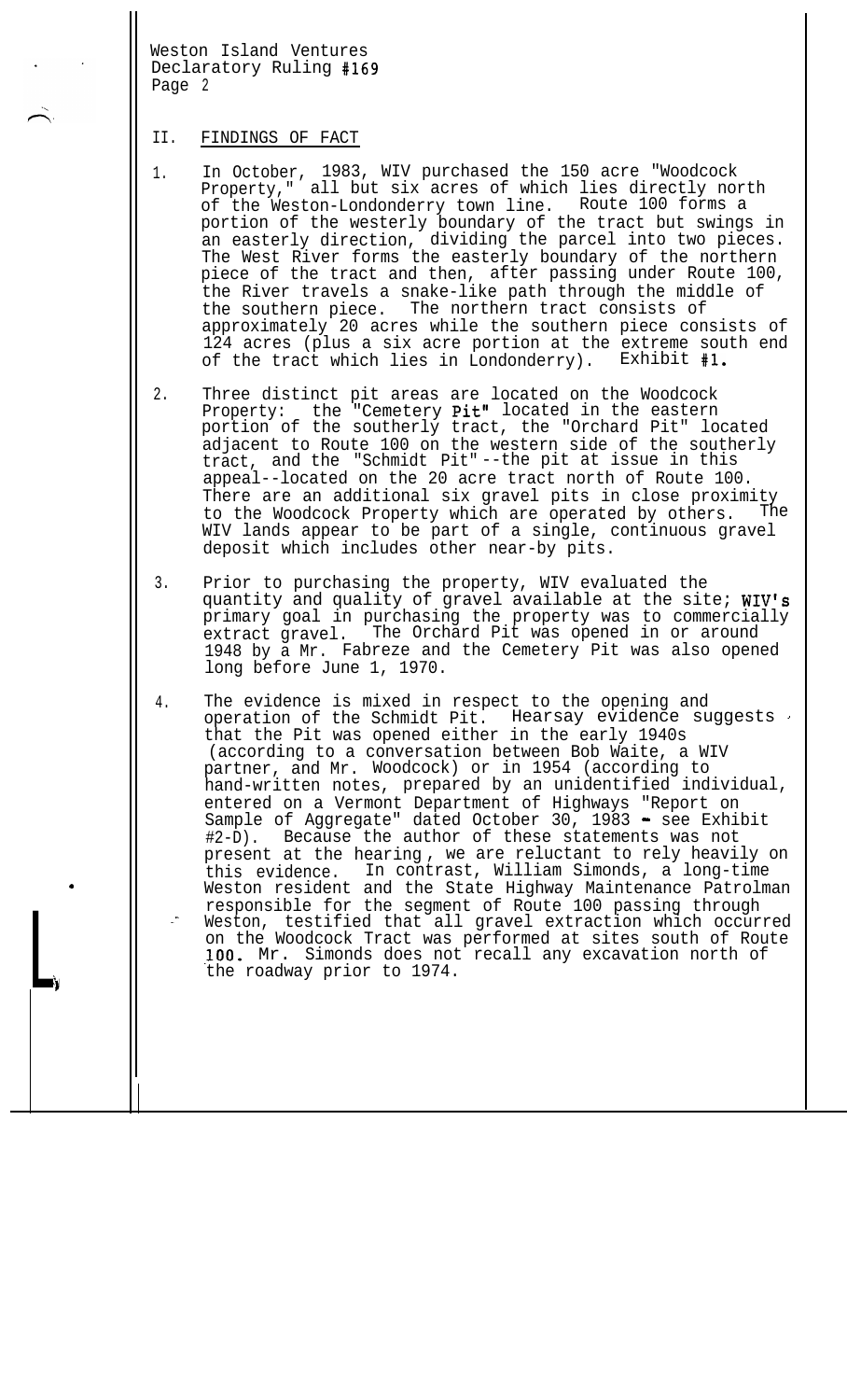|        |  | Weston Island Ventures  |  |
|--------|--|-------------------------|--|
|        |  | Declaratory Ruling #169 |  |
| Page 3 |  |                         |  |

| 5. | Weighing all the evidence on this issue, we find               |
|----|----------------------------------------------------------------|
|    | Mr. Simond's testimony to be the more credible. The pit        |
|    | could have been opened in the 1950s or earlier, but, based     |
|    | upon Mr. Simonds' personal recollection of the area from       |
|    | reqular visits, we find that if opened before 1970 the pit     |
|    | had been abandoned as of that date. Therefore, we find         |
|    | that the <b>Schmidt</b> Pit was not in existence as of June 1, |
|    | 1970.                                                          |

- 6. Prior to acquisition by WIV, Mr. Woodcock withdrew an average of between 6,000 and 10,000 yards of gravel annually from the entire tract and somewhat more in flood years. A crusher was used on occasion prior to 1970 at the Cemetery and Orchard Pits under contract with the Town of Weston. Little if any reclamation of the site was performed by Woodcock.
- 7. In 1984, the first year of WIV's operations at the site, the following activities occurred at the Schmidt Pit:
	- a. A new access roadway was constructed beginning at the intersection of Route 100 and the County Road; the new drive replaced an existing drive entering the site from Route 100 which was unsafe because of poor sight distances.
	- b. A mobile home was located on the site and sewer and water were installed to serve the structure; the home is a residence for an agent of WIV responsible for security and counting truckloads.
	- d. A crusher owned by WIV was operated sporadically throughout the summer; because of mechanical problems, WIV will no longer operate its crusher at the site but will instead, contract to have a crusher operate at the site for three to four weeks each year.
	- d. 34,000 cubic yards of gravel, most of which was bank-run, were removed from the pit and sold commercially, predominantly for projects at Stratton Mountain; WIV plans on withdrawing between 40,000 and 50,000 yards over the next few years.
- 8. WIV has a generalized goal to ultimately use the Woodcock Property for residential purposes. During local public meetings, WIV has discussed the possibility of locating 12 homes on the property at some time in the future. However, WIV has not prepared any development plans, has not retained professional help to assist in this goal, and has not established any timetable for conversion of the site to residential purposes.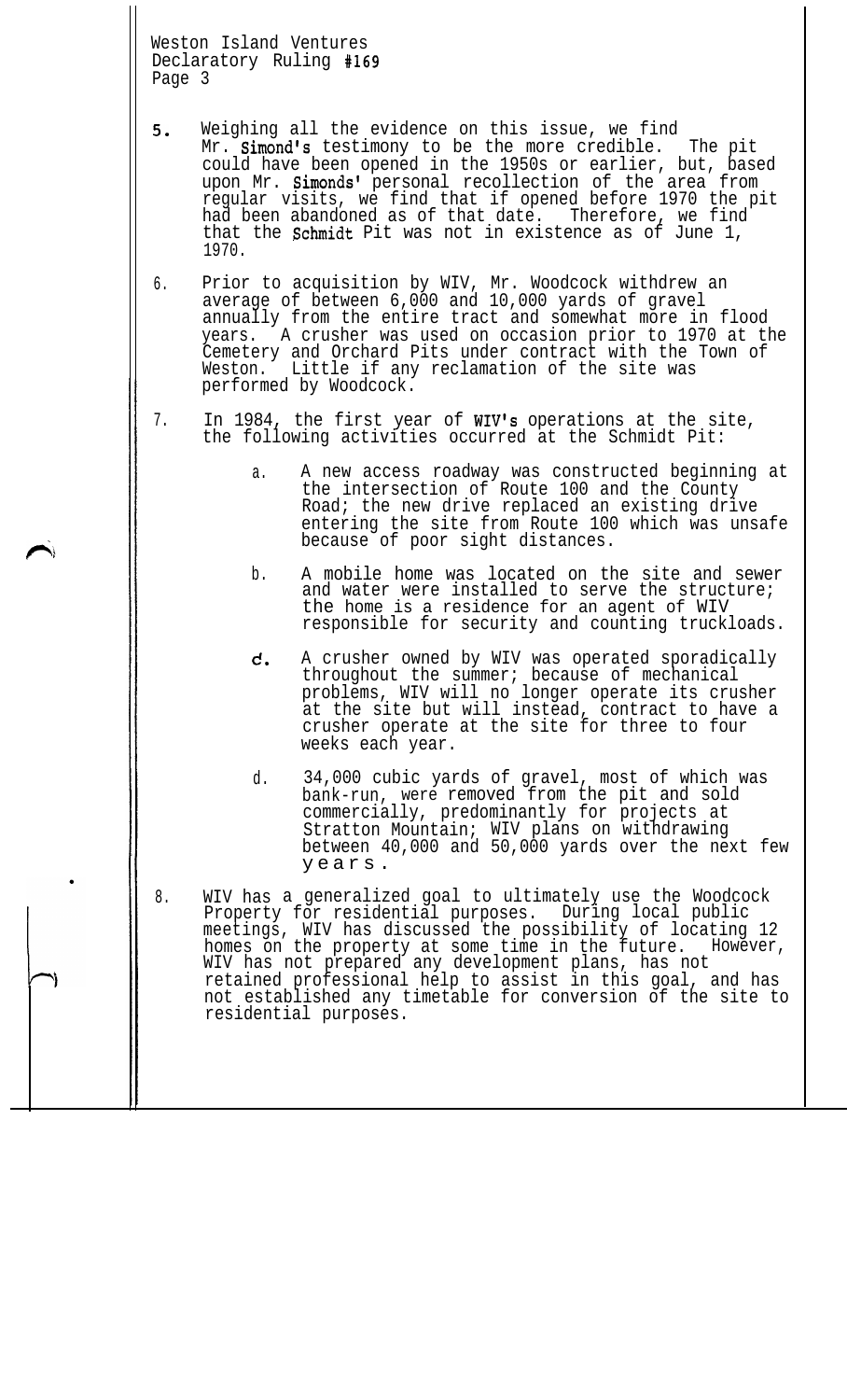- 9. We find that operations at the Schmidt Pit have in the past or may in the future result in the following significant impacts:
	- **a.** excavation within the pit and the movement of trucks in and out of the pit generate dust which may adversely impact near-by dwellings;

-.-

- b. because WIV plans to excavate to within one foot of the 100-year flood level of the West River, and because excavation will occur adjacent to the West River, operation of the pit may have an impact on the River and its floodway fringe;
- c. while the new drive is a substantial improvement over the previous access, trucks entering and leaving the premises and traveling on Route 100 may nonetheless have an impact on traffic safety and congestion;/l/
- d. portions of the Weston Town Plan speak directly to the question of limiting the adverse impacts of new or expanded gravel operations (see Exhibit #3); the WIV operations have an impact on conformance with the municipal plan.

## III. CONCLUSIONS OF LAW

.

 $\ddot{\phantom{a}}$  .

Because we have found that commercial gravel extraction operations were performed on the Woodcock Property long prior to June 1, 1970, the effective date of Act 250, and that those operations'have continued to the present, the gravel operations on that property constitute a "pre-existing development" as that term is defined by Board Rule 2(O). Jurisdiction attaches to such development only if there has been or will be a "substantial change" to the pre-existing development. See 10 V.S.A. S 6081(b). The term "substantial change" is defined by Board Rule 2(G) as follows:

"Substantial change" means any change in a development or subdivision which may result in significant impact with respect to any of the criteria specified in 10 V.S.A. section  $6086(a)$  (1) through  $(a)$  (10).

Based upon the above findings, we conclude that the operations on the Woodcock Property have changed for several reasons. First, while the evidence is mixed, we conclude, based upon the

/1/wIV indicated that on its busiest day in 1984, 72 truckloads left the Schmidt Pit.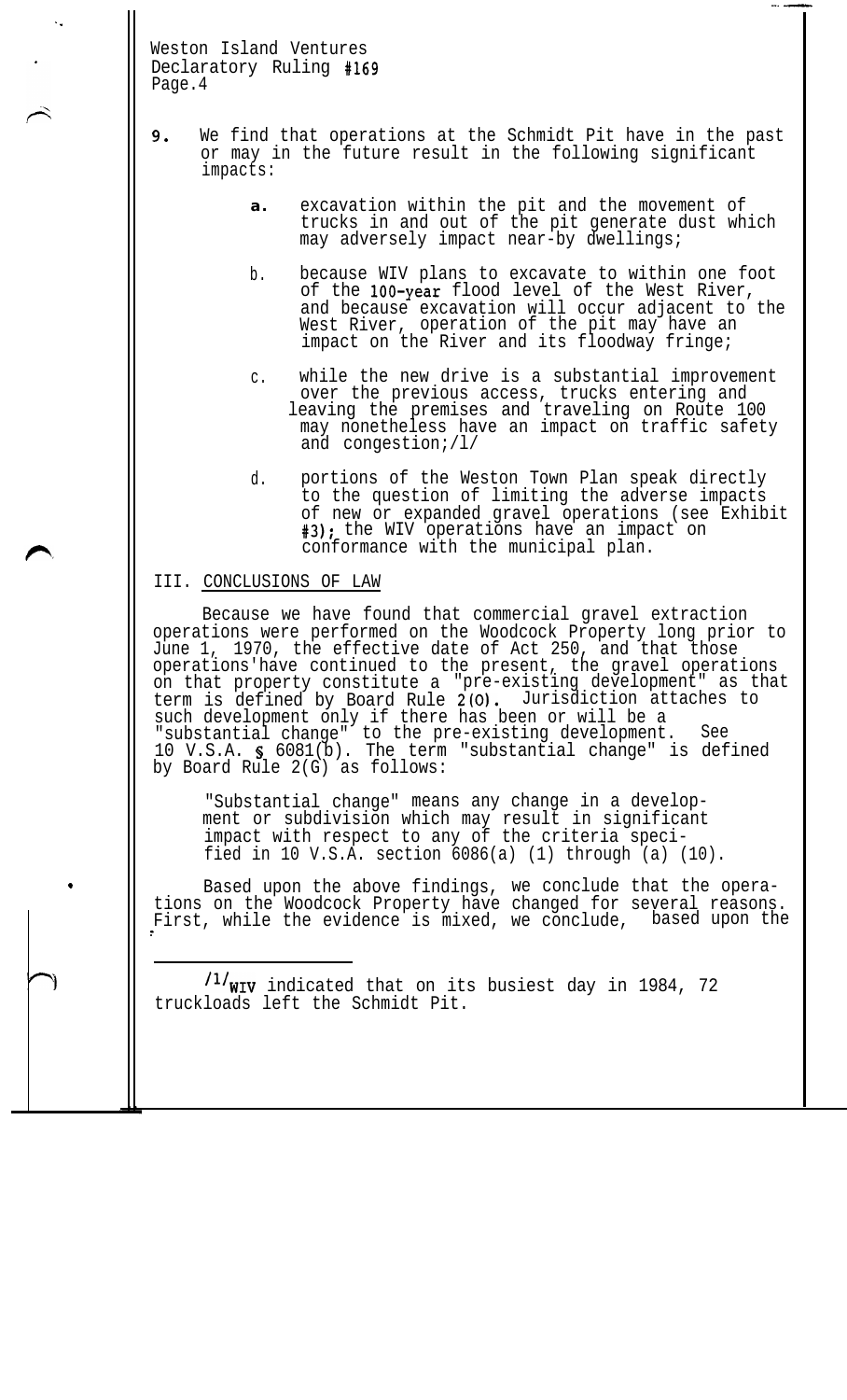.

more believable evidence, that the Schmidt Pit was either not opened until 1974 or that the pit had been both opened and subsequently abandoned prior to 1970. While all parties agree that substantial gravel extraction operations took place prior to 1970 in two different areas (Cemetery and Orchard Pits) south of Route 100, the pre-existence of those pits does not extend north of Route 100. We stated in <u>Re: Clifford's Loam and</u> Gravel, Inc., D.R. #90, issued November 6, 1978 that Act 250 jurisdiction could be asserted over changes to a pre-existing pit, including:

Opening a new area a substantial distance from the pre-existing area ... or, removal of gravel in or across a stream or body of public waterway [sic], or across a public highway, where it might be argued that the intervening ownership defined the limits of the pre-existing operation.

A person who claims to fall within a statutory exemption carries the burden of proving that exemption. Bluto v. Dept. of Employment Security, 135 Vt. 205 (1977). WIV has failed to meet its burden with regard to the operation of the Schmidt Pit prior to June 1, 1970.

Even if the Board were to find that the Schmidt Pit was opened prior to 1970 and operated continuously after that date, an Act 250 permit would be required because WIV has introduced several changes to that pit: constructing a new access roadway, installation of a mobile home, operation of a crusher, and a<br>three-fold increase in the annual volume of extraction. These three-fold increase in the annual volume of extraction. These changes have been accompanied by potential impacts cognizable under the ten criteria of 10 V.S.A. 5 6086(a), including: Criterion 1 (air) with respect to dust and noise; Criteria l(D) and l(E) with respect to impacts on the West River and its floodway fringe arising during the latter stages of the extraction operation; Criterion 5 with respect to potential safety and congestion on Route 100 associated with heavy truck traffic entering and leaving the site; and Criterion 10 with respect to the operation's conformance with the Earth Resources portion of the Weston Town Plan./2/

WIV points to a number of zoning decisions and treatises which state that a mere increase in volume of business does not constitute an enlargement or expansion of a nonconforming use, arguing by analogy that such an increase should not constitute a

/2/<sub>This</sub> list is not intended to be exhaustive, limiting the scope of District Commission review. Rather the impacts noted here are those which were apparent from the record in this proceeding.

.\* 'W Pm M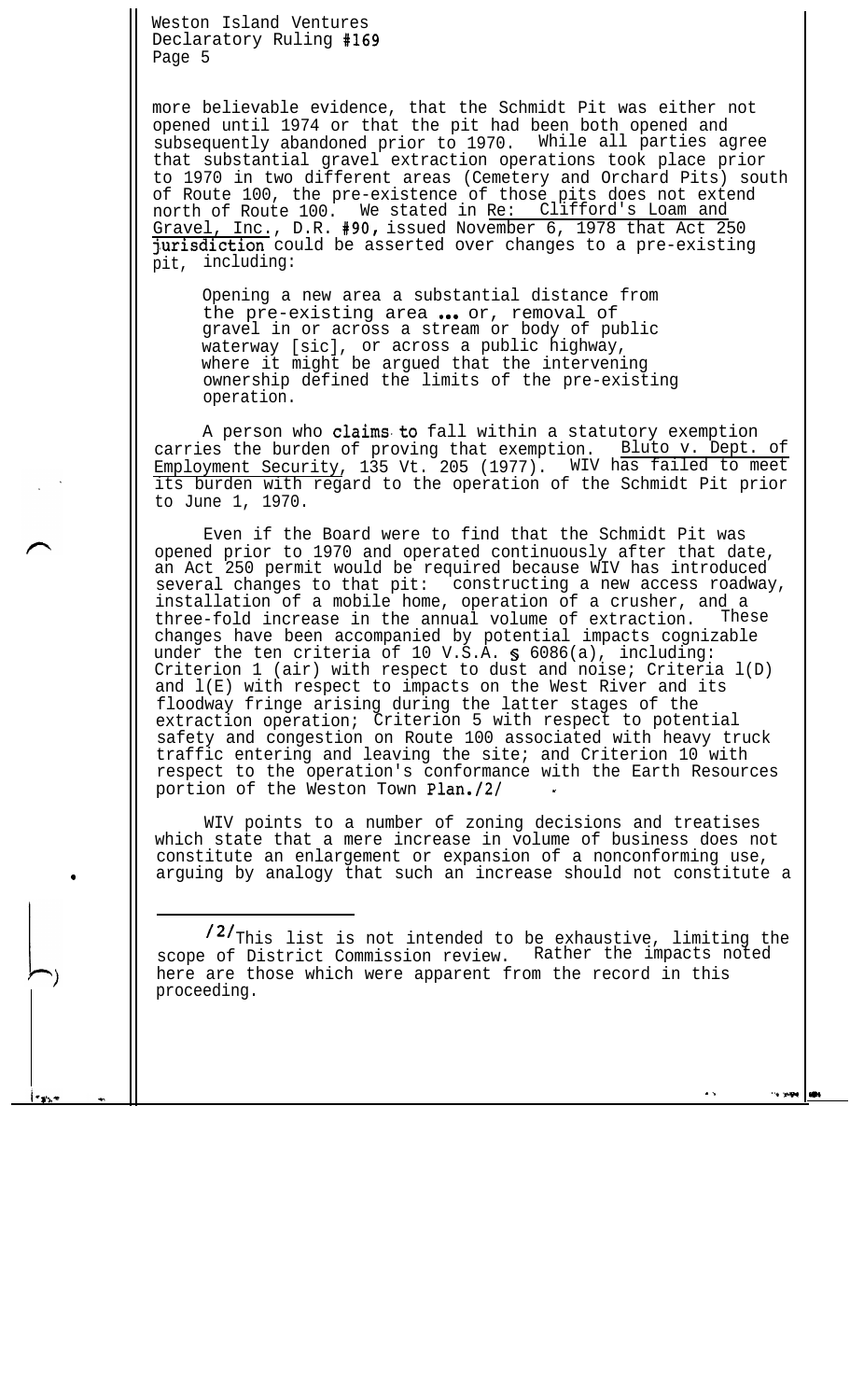.

I

"substantial change" under Rule 2(G). Unlike zoning which seeks to segregate uncompatible uses into separate districts, Act 250 is concerned primarily with the specific impacts of development: is concerned primarily with the specific impacts of development:<br>air pollution, water pollution, traffic congestion, burden on municipal services, etc. The General Assembly intended that if an area had already been experiencing a certain level of impact from a development in existence on June 1, 1970, those impacts could continue at that level without the requirement of an Act 250 permit. However, if the impacts themselves were increased through a substantial change in the operation, then Act 250 review would be appropriate, provided the change is accompanied by a "construction of improvements." See Board Rule 2(A) (5).

. .-...

The Board agrees with WIV that gravel, quarry and mining operations do present unique realities because, unlike other developments, they will by their nature gradually expand to occupy a larger and larger area. The Board points out that not every change in a pre-existing gravel operation will trigger Act 250 review. Act 250 comes into play only if the change may result in a significant impact with respect to any of the ten<br>mitorial Pe: Clifford's Loam and Gravel, Inc. Even if there criteria. Re: Clifford's Loam and Gravel, Inc. Even if there is a substantial change in a pre-existing operation, review will be only of the actual change, unless there is also a significant change in the rate of gravel extraction. In that case, review may extend to the entire operation. Re: Ronald E. Tucker, D.R. #165 issued February 27, 1985.

We, therefore, conclude that the Schmidt Pit has been substantially changed and that WIV must secure a land use permit pursuant to the final sentence of 10 V.S.A. S 6081(b) in respect to any continuation of its operations at that site.

Prior to the Board's deliberations on the hearing officer's proposed decision, the parties to this matter reached a stipulated agreement. As communicated to the Board on May 8, 1985, the parties agreed:

- 1) That the WIV Schmidt Pit is subject to Act 250 jurisdiction;
- 2) That WIV will apply for and diligently pursue the issuance of a land use permit authorizing the operation of the Schmidt Pit;
- 3) That WIV may continue to operate the pit while it is pursuing issuance of the land use permit;
- 4) That operation of the pit must terminate if a land use permit is denied.

The Board will accept the parties' agreement and enter an appropriate order. However, the Board will direct that operation of the pit terminate if no permit has been secured within six months of this decision.